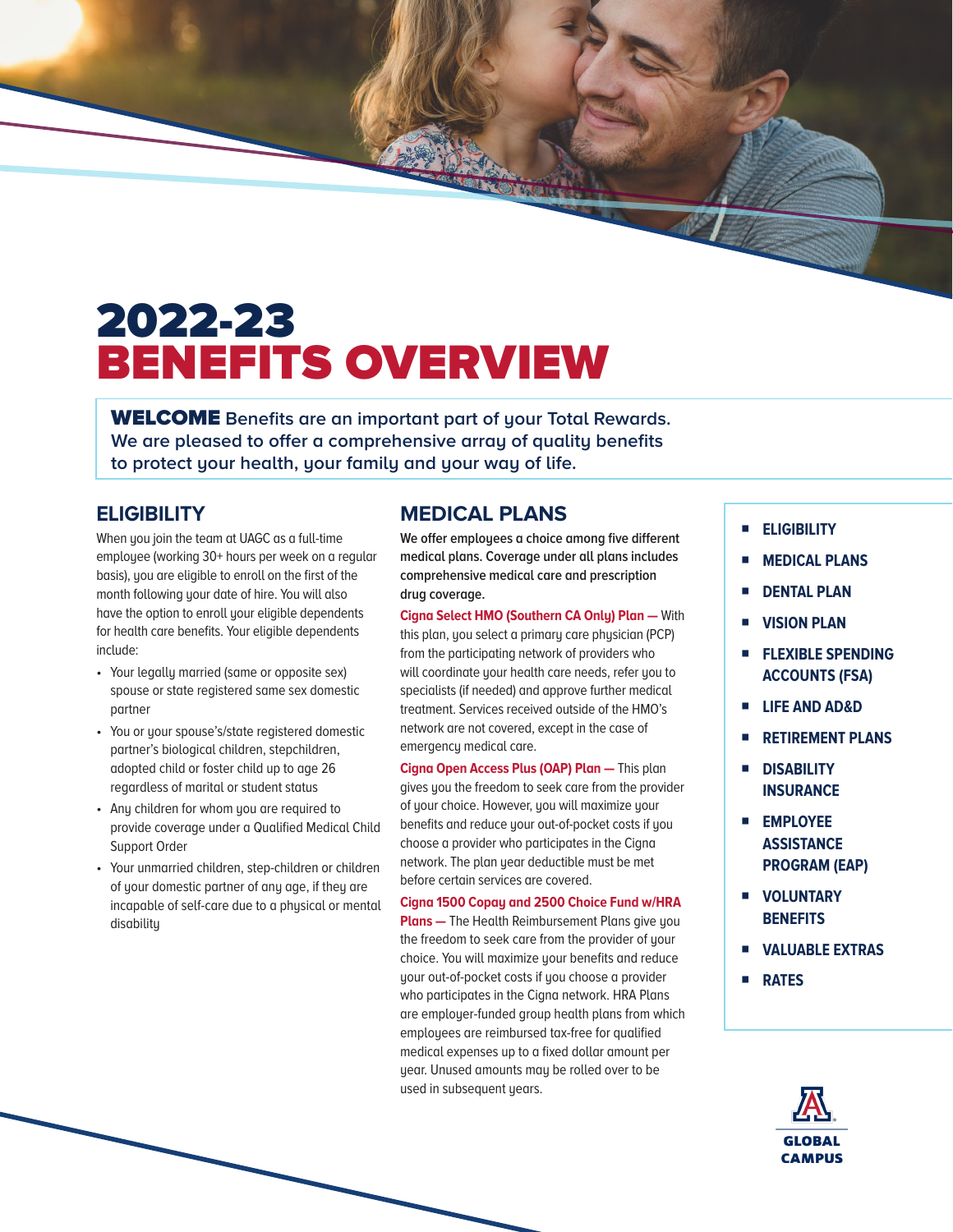**[Cigna 2000 Choice Fund w/HSA Plan](DBF_P4 Plan Name) - The High-Deductible** Health Plans (HDHP) give you the freedom to seek care from the provider of your choice. You will maximize your benefits and reduce your out-of-pocket costs if you choose a provider who participates in the [Cigna](DBF_P3 Med Carrier Name) network. In addition, the HDHPs come with a health savings account (HSA) that allows you to save pre-tax dollars<sup>1</sup> to pay for any qualified health care expenses as defined by the IRS, including most out-of-pocket medical, prescription drug, dental and vision expenses.

You may contribute to your HSA through pre-tax payroll deductions to help offset your annual deductible and pay for qualified health care expenses. In addition, we will contribute \$187.50 on the first of each quarter to your HSA if you enroll in employee-only and \$375 on the first of each quarter if you enroll yourself and one or more family members. **To be eligible for the HSA, you cannot be covered through Medicare Part A or Part B or TRICARE programs.**

**Important:** Your contributions, in addition to the company's contributions, may not exceed the annual IRS limits listed below:

| <b>HSA Contribution Limit</b>            | 2022    |
|------------------------------------------|---------|
| <b>Employee Only</b>                     | \$3,650 |
| <b>Family</b> (employee $+1$ or<br>more) | \$7,300 |
| Catch-up (age $55+)$                     | \$1,000 |

<sup>1</sup> tax free under federal tax law; state taxation rules may apply

#### **DENTAL PLAN**

**We offer employees a dental plan.**

**[Cigna](DBF_P1 Dental Carrier Name) [DPPO](DBF_P1 Plan Type1) Plan —** This plan offers you the freedom and flexibility to use the dentist of your choice. However, you will maximize your benefits and reduce your out-of-pocket costs if you choose a dentist who participates in the network.

#### **VISION PLAN**

#### **We offer employees an opportunity to enroll in a vision plan.**

This plan through [Cigna Vision Plan](DBF_P1 Vision Carrier Name) covers eye exams, lenses, frames, and contacts. Members have the freedom and flexibility to use the provider of their choice. However, benefits are maximized and out-of-pocket costs are reduced if an in-network provider is used.

#### **FLEXIBLE SPENDING ACCOUNTS (FSA)**

**We provide you an opportunity to participate in the Health Care FSA and/or the Dependent Care FSA.** 

With these accounts administered by [Wex Inc. \(formerly Discovery](DBF_FSA CARRIER)  [Benefits\),](DBF_FSA CARRIER) employees can set aside **pre-tax** dollars to pay for qualified health care and/or dependent care expenses. Contribution limits are as follows:

**Health Care FSA —** For 2022, employees may contribute up to [\\$2,850](DBF_Health Care FSA max contrib) to cover eligible health care expenses incurred by themselves, their spouse, and their children up to age 26.

**Dependent Care FSA -** For 2022, employees may contribute up to [\\$5,000](DBF_Dep Care FSA Max contrib) (per family) to cover eligible dependent care expenses (\$2,500 if married and file separate tax returns).

#### **EMPLOYEE ASSISTANCE PROGRAM (EAP)**

**We provide you with an Employee Assistance Program (EAP) at NO COST.** 

The EAP, administered by [Cigna](DBF_EAP CARRIER), provides confidential, aroundthe-clock assistance to help employees balance the demands of work, life and personal issues. Employees and their eligible family members have unlimited telephone access, resources and tools online, and up to [Five \(5\)](DBF_EAP # of visits) free face-to-face counseling sessions per issue, per member, per year.

#### **LIFE AND AD&D**

**BOOK** 

**We provide basic life and accidental death and dismemberment (AD&D) coverage at NO COST.** 

Employees also have the opportunity to purchase additional supplemental coverage at an affordable group rate.

**[New York Life](DBF_Basic Life/AD&D CARRIER) Basic Coverage —** [Flat amount of \\$50,000](DBF_Basic Life EE Benefit)  [\(\\$100,000 for manager and above\)](DBF_Basic Life EE Benefit)

**[New York Life](DBF_Supp Life CARRIER) Supplemental Coverage —** Employee coverage: up to [\\$500,00;](DBF_EE Supp Life) spouse/RDP coverage: up to [\\$250,000](DBF_Spouse Supp Life); child(ren) coverage: up to [\\$15,000.](DBF_Child(ren) Supp Life)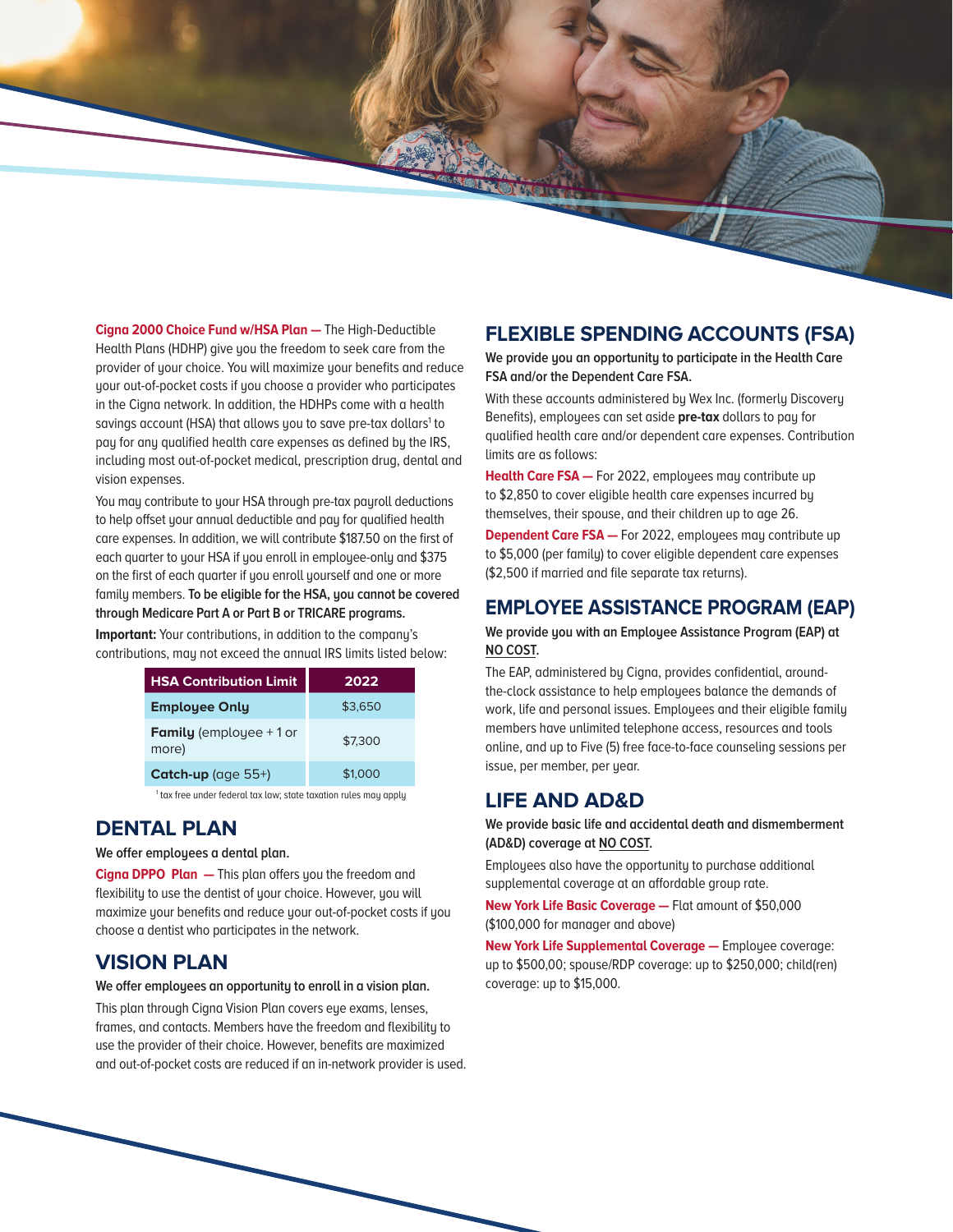### **RETIREMENT PLANS**

**How much can I save? —** You can save up to the annual IRS maximum. For 2022 it is: \$20,500.

If you are 50 years or older you may contribute an additional \$6,500 IRS catch-up contribution for a combined total of \$27,000.

The money you contribute is always 100% vested.

**What are my account options?** - Traditional 403(b) plan - your contributions are made before taxes are taken out.

Roth 403(b) – your contributions are made after taxes are taken out.

**Is there a match?** — Yes. The employer match is 50% of the first 6% of your contribution and is deposited into your account quarterly. You will be vested as outlined in the table below. To be eligible for the match, you must work at least 175 hours per quarter. If that 175 hour mark is not met, employees will not receive the match for that quarter.

**Vesting Schedule —** Employer Contributions are subject to a vesting schedule:

| <b>Years of Service Vesting</b> | ℅    |
|---------------------------------|------|
| Less than 1 year                | 0%   |
| 1 year                          | 25%  |
| 2 years                         | 50%  |
| 3 years                         | 75%  |
| 4 years                         | 100% |

**How is my money invested? —** You have a list of funds to choose from if you wish to direct your investments.

If you do not choose your investment option(s), contributions will be automatically deposited in the plan's investment default.

For detailed information about your investment options, please contact MassMutual at retiresmart.com or call by phone at 800.743.5274.

**Loans & Hardship Withdrawals —** Loans and Hardship withdrawals may be taken from your account while still employed with the university.

Contact MassMutual for information and requirements for either option.

**Rollover Contributions —** If you have an outside qualified retirement plan or account (401(k), 403(b), 457(b) or IRA), you may be able to transfer your balance into our plan.

To learn more contact MassMutual at (800) 743-5274 **www.retiresmart.com**

## **DISABILITY**

**South Ave.** 

**We provide disability insurance at NO COST to you.** 

Disability insurance through [New York Life](DBF_DISABILITY CARRIER) provides benefits that replace part of your lost income when you become unable to work due to a covered injury or illness.

**Short-Term Disability (STD)** - Benefit amount is equal to [60%](DBF_STD Benefit (%)) of the employees weekly earnings up to [\\$1,200.](DBF_STD Weekly Max Benefit) Benefits begin [After](DBF_STD Benefit Begins)  [7th day of disability](DBF_STD Benefit Begins) for a maximum of [12 weeks](DBF_STD Max Benefit period).

**Long-Term Disability (LTD) —** Benefit amount is equal to [60%](DBF_LTD Benefit (%)) of the employees monthly earnings up to [\\$15,000](DBF_LTD Mthly Max Benefit). Benefits begin [After 90th](DBF_LTD Benefit Begins)  [day of disability](DBF_LTD Benefit Begins) until [Social Security Retirement Age](DBF_LTD Max Benefit period).

### **VOLUNTARY BENEFITS**

**We provide employees an opportunity to purchase voluntary benefits at affordable group rates through [Cigna.](DBF_Voluntary Benefit Carrier Name)** 

These plans provide cash benefits in the event of an illness, injury, disability, or death.

- [Hospital Indemnity Insurance](DBF_Voluntary Benefit1) [Critical Illness](DBF_Voluntary Benefit3)
- [Accident Insurance](DBF_Voluntary Benefit2)

#### **VALUABLE EXTRAS**

**We also offer the following additional benefits:**

- [MetLaw Legal Plan](DBF_Valuable Extras1)
- [Voluntary Pet Insurance](DBF_Valuable Extras2)
- [Employee Discounts](DBF_Valuable Extras3)
- [Student Debt Repayment](DBF_Valuable Extras4)  [\(Peanut Butter\)](DBF_Valuable Extras4)
- [Education Tuition Benefit](DBF_Valuable Extras5)  [Program](DBF_Valuable Extras5)

## **COST OF BENEFITS**

Employee contributions toward the cost of benefits are automatically payroll deducted. The amount will depend upon the plan selected and who is covered.

**DISCLAIMER:** The material in this benefits brochure is for informational purposes only and is neither an offer of coverage or medical or legal advice. It contains only a partial description of plan or program benefits and does not constitute a contract. Please refer to the Summary Plan Description (SPD) for complete plan details. In case of a conflict between your plan documents and this information, the plan documents will always govern. **Annual Notices:** ERISA and various other state and federal laws require that employers provide disclosure and annual notices to their plan participants. The company will distribute all required notices annually.



- [College Student Friday Dress](DBF_Valuable Extras6) • [Will Preparation and Estate](DBF_Valuable Extras7)  [Planning](DBF_Valuable Extras7)
- [Paid Time Off](DBF_Valuable Extras8)
- [Retirement Plans](DBF_Valuable Extras9)
-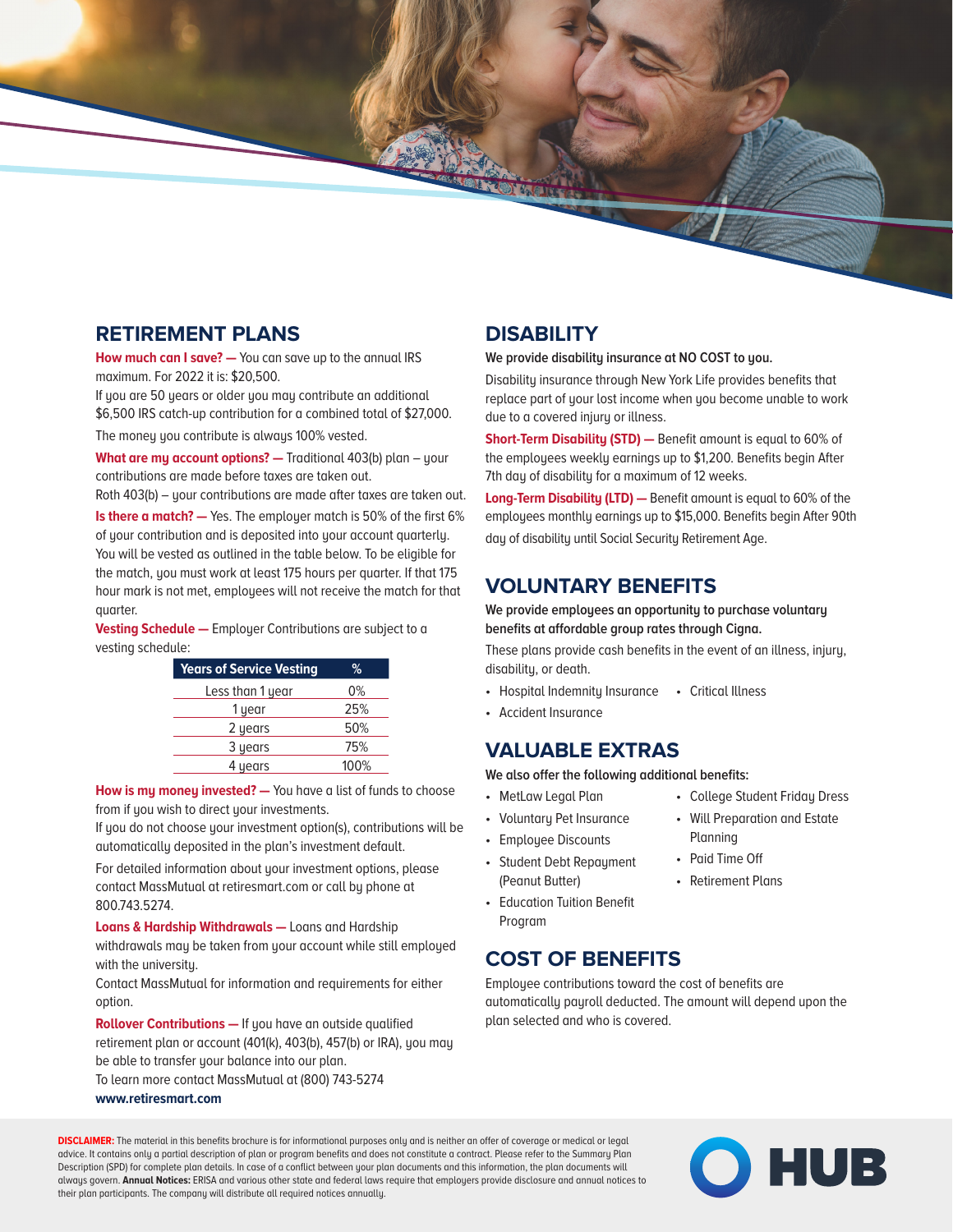# 2022-23 RATES

## **COMPANY CONTRIBUTIONS**

If you enroll in one of the Cigna Choice Fund Plans, UAGC will contribute to your HRA or HSA account. Amounts are prorated based on your coverage effective date and schedule below.

| <b>LEVEL</b>          | $.017/1 - 9/30$ | $Q2 10/1 - 12/31$ | $Q31/1 - 3/31$ | $Q44/1 - 6/30$ |
|-----------------------|-----------------|-------------------|----------------|----------------|
| Employee              | \$750           | \$562.50          | \$375          | \$187.50       |
| Employee + Dependents | \$1,500         | \$1,125           | \$750          | \$375          |

**HOW WE SHARE THE COSTS** Employees who participate in the health screening and assessment each year will earn a \$25 credit each paycheck towards the cost of their medical plan during the next year. While the health screening and assessment is entirely voluntary, only employees who complete the requirements (or Reasonable Alternative Standard) will earn the \$25 credit per pay period. UAGC will automatically apply the wellness credit to reflect your participation (or the end of your participation) in the health screening and assessment for the following plan year. New hires will start at the wellness level.

#### **MEDICAL • Effective July 1, 2022**

|                                                                       | <b>Employees earning less</b><br>than \$50,000/year |                         | <b>Employees earning between</b><br>\$50,000 - \$99,999/year<br><b>Contributions Per Pay Period (26)</b> |                 |                 | <b>Employees earning</b><br>\$100,000 or more/year |                 |                 |                                    |                 |                 |                 |
|-----------------------------------------------------------------------|-----------------------------------------------------|-------------------------|----------------------------------------------------------------------------------------------------------|-----------------|-----------------|----------------------------------------------------|-----------------|-----------------|------------------------------------|-----------------|-----------------|-----------------|
|                                                                       |                                                     |                         |                                                                                                          |                 |                 |                                                    |                 | <b>Employer</b> | <b>Employee</b><br><b>Employer</b> |                 |                 |                 |
|                                                                       |                                                     | <b>Employee</b><br>NON- | <b>Employer</b>                                                                                          | NON-            |                 | <b>Employee</b><br>NON-                            |                 | NON-            |                                    | NON-            |                 | NON-            |
| <b>TIER</b>                                                           | WELLNESS                                            | <b>WELLNESS</b>         | <b>WELLNESS</b>                                                                                          | <b>WELLNESS</b> | <b>WELLNESS</b> | <b>WELLNESS</b>                                    | <b>WELLNESS</b> | <b>WELLNESS</b> | <b>WELLNESS</b>                    | <b>WELLNESS</b> | <b>WELLNESS</b> | <b>WELLNESS</b> |
| CIGNA 1500 COPAY CHOICE FUND WITH HEALTH REIMBURSEMENT ACCOUNT (HRA)  |                                                     |                         |                                                                                                          |                 |                 |                                                    |                 |                 |                                    |                 |                 |                 |
| Employee                                                              | \$72.22                                             | \$97.22                 | \$284.41                                                                                                 | \$259.41        | \$76.02         | \$101.03                                           | \$280.61        | \$255.60        | \$83.63                            | \$108.63        | \$273.00        | \$248.00        |
| Employee + Spouse                                                     | \$195.40                                            | \$220.40                | \$603.00                                                                                                 | \$578.00        | \$205.68        | \$230.69                                           | \$592.72        | \$567.72        | \$226.26                           | \$251.26        | \$572.15        | \$547.15        |
| Employee + Child(ren)                                                 | \$182.34                                            | \$207.34                | \$558.60                                                                                                 | \$533.60        | \$191.94        | \$216.94                                           | \$549.00        | \$524.00        | \$211.13                           | \$236.13        | \$529.81        | \$504.81        |
| Employee + Family                                                     | \$284.26                                            | \$309.26                | \$916.43                                                                                                 | \$891.42        | \$299.22        | \$324.22                                           | \$901.47        | \$876.47        | \$329.14                           | \$354.14        | \$871.55        | \$846.54        |
| <b>CIGNA 2500 CHOICE FUND WITH HEALTH REIMBURSEMENT ACCOUNT (HRA)</b> |                                                     |                         |                                                                                                          |                 |                 |                                                    |                 |                 |                                    |                 |                 |                 |
| Employee                                                              | \$45.25                                             | \$70.26                 | \$268.35                                                                                                 | \$243.35        | \$47.64         | \$72.64                                            | \$265.96        | \$240.96        | \$52.40                            | \$77.40         | \$261.20        | \$236.20        |
| Employee + Spouse                                                     | \$160.41                                            | \$185.41                | \$542.05                                                                                                 | \$517.05        | \$168.85        | \$193.86                                           | \$533.60        | \$508.60        | \$185.74                           | \$210.74        | \$516.72        | \$491.71        |
| Employee + Child(ren)                                                 | \$133.34                                            | \$158.34                | \$518.51                                                                                                 | \$493.50        | \$140.36        | \$165.36                                           | \$511.49        | \$486.48        | \$154.40                           | \$179.40        | \$497.45        | \$472.45        |
| Employee + Family                                                     | \$206.14                                            | \$231.14                | \$850.41                                                                                                 | \$825.41        | \$216.99        | \$241.99                                           | \$839.56        | \$814.56        | \$238.68                           | \$263.69        | \$817.86        | \$792.86        |
| <b>CIGNA 2000 CHOICE FUND WITH HEALTH SAVINGS ACCOUNT (HSA)</b>       |                                                     |                         |                                                                                                          |                 |                 |                                                    |                 |                 |                                    |                 |                 |                 |
| Employee                                                              | \$60.58                                             | \$85.58                 | \$263.87                                                                                                 | \$238.86        | \$63.76         | \$88.76                                            | \$260.68        | \$235.68        | \$70.14                            | \$95.14         | \$254.30        | \$229.30        |
| Employee + Spouse                                                     | \$172.69                                            | \$197.70                | \$553.93                                                                                                 | \$528.93        | \$181.79        | \$206.79                                           | \$544.84        | \$519.84        | \$199.96                           | \$224.96        | \$526.66        | \$501.66        |
| Emplouee + Child(ren)                                                 | \$159.12                                            | \$184.12                | \$515.19                                                                                                 | \$490.19        | \$167.49        | \$192.49                                           | \$506.82        | \$481.81        | \$184.24                           | \$209.24        | \$490.07        | \$465.06        |
| Employee + Family                                                     | \$246.75                                            | \$271.75                | \$846.09                                                                                                 | \$821.09        | \$259.74        | \$284.74                                           | \$833.10        | \$808.10        | \$285.71                           | \$310.71        | \$807.13        | \$782.13        |
| CIGNA SOUTHERN CA SELECT HMO (SOUTHERN CALIFORNIA ONLY)               |                                                     |                         |                                                                                                          |                 |                 |                                                    |                 |                 |                                    |                 |                 |                 |
| Employee                                                              | \$58.31                                             | \$83.31                 | \$198.57                                                                                                 | \$173.57        | \$61.38         | \$86.39                                            | \$195.50        | \$170.50        | \$67.52                            | \$92.52         | \$189.36        | \$164.36        |
| Employee + Spouse                                                     | \$179.64                                            | \$204.64                | \$393.52                                                                                                 | \$368.52        | \$189.09        | \$214.09                                           | \$384.07        | \$359.07        | \$208.00                           | \$233.00        | \$365.16        | \$340.16        |
| Employee + Child(ren)                                                 | \$166.48                                            | \$191.48                | \$365.54                                                                                                 | \$340.54        | \$175.24        | \$200.24                                           | \$356.78        | \$331.78        | \$192.77                           | \$217.77        | \$339.25        | \$314.25        |
| Employee + Family                                                     | \$269.17                                            | \$294.17                | \$591.97                                                                                                 | \$566.97        | \$283.34        | \$308.34                                           | \$577.80        | \$552.80        | \$311.68                           | \$336.68        | \$549.46        | \$524.46        |
| <b>CIGNA OPEN ACCESS PLUS PPO</b>                                     |                                                     |                         |                                                                                                          |                 |                 |                                                    |                 |                 |                                    |                 |                 |                 |
| Employee                                                              | \$80.22                                             | \$105.22                | \$313.26                                                                                                 | \$288.25        | \$84.02         | \$109.02                                           | \$309.45        | \$284.45        | \$91.62                            | \$116.62        | \$301.85        | \$276.85        |
| Employee + Spouse                                                     | \$220.19                                            | \$245.19                | \$660.70                                                                                                 | \$635.70        | \$230.47        | \$255.47                                           | \$650.41        | \$625.41        | \$251.04                           | \$276.04        | \$629.84        | \$604.84        |
| Employee + Child(ren)                                                 | \$201.19                                            | \$226.19                | \$616.29                                                                                                 | \$591.29        | \$210.78        | \$235.79                                           | \$606.70        | \$581.70        | \$229.98                           | \$254.98        | \$587.51        | \$562.50        |
| Employee + Family                                                     | \$350.59                                            | \$375.59                | \$974.12                                                                                                 | \$949.12        | \$365.55        | \$390.55                                           | \$959.16        | \$934.16        | \$395.47                           | \$420.47        | \$929.24        | \$904.24        |

Note: Monthly Rates/Contributions do not include the UAGC contributions to the HSA/HRA funds